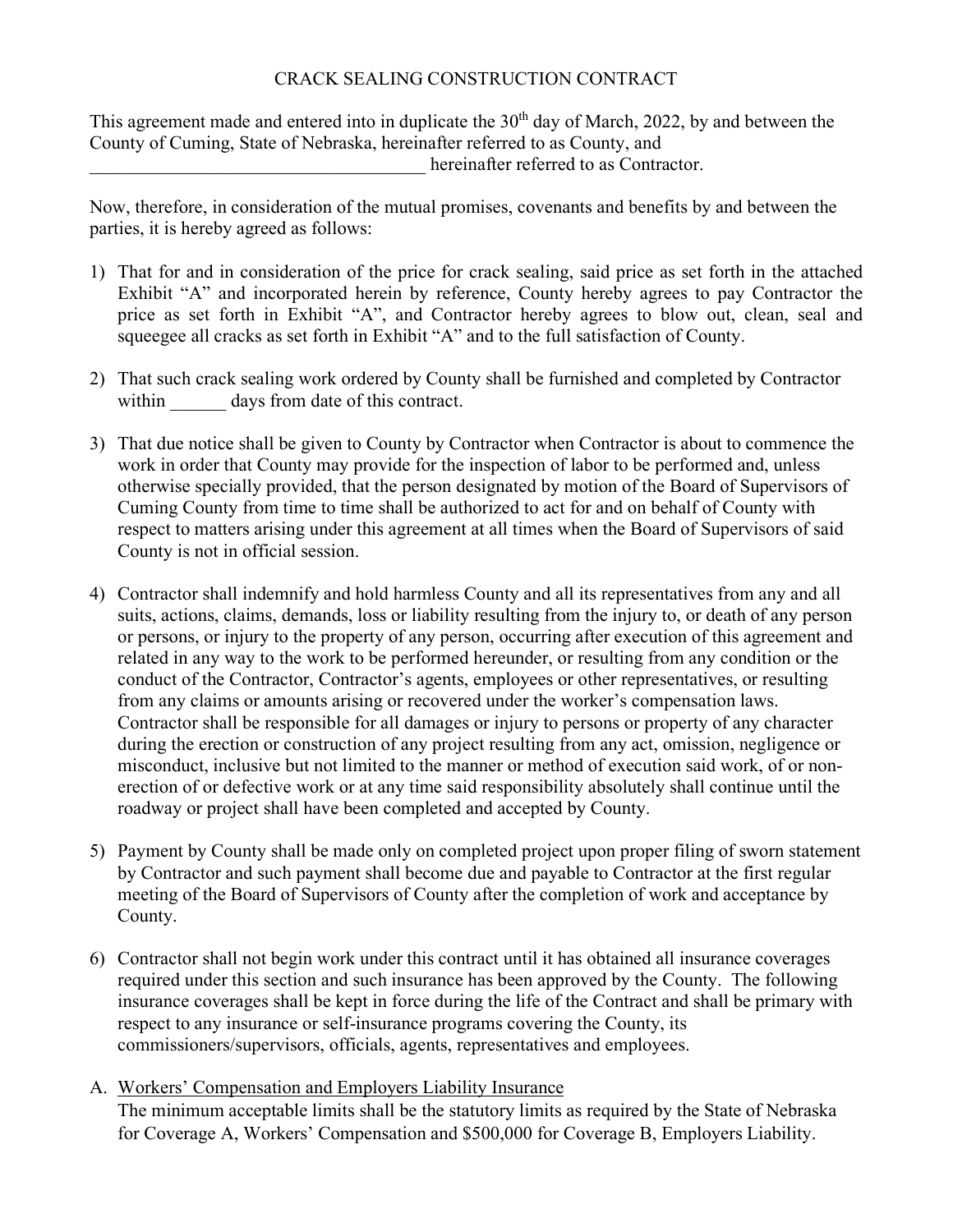### B. Commercial General Liability Insurance

Coverage shall include liability coverage addressing premises and operations, contractual, independent contractors, and products/completed operations. The coverage must protect against claims for damages resulting from bodily injury, including death, personal injury and property damage.

The minimum acceptable limits of liability shall be \$1,000,000 each occurrence. If the coverage contains a general aggregate such limit shall not be less than \$2,000,000. The products/completed operations limit shall not be less than \$2,000,000. If written on a claims made form, the products/completed operations coverage is to be maintained for two years after final payment.

The County is to be named as an additional insured on the insurance coverage required under this section.

### C. Automobile Liability Insurance

Coverage shall include liability coverage addressing claims for damages resulting from bodily injury, including death and property damage, which may arise from the operations of any owned, hired or non-owned automobile. The minimum acceptable limit of liability shall be \$1,000,000 Combined Single Limit for each accident.

The County is to be included as an additional insured on the insurance coverage required under this section.

# D. Certificate of Insurance

The Contractor shall furnish the County with a certificate(s) of insurance evidencing the coverages required in this section. Such certificate(s) shall specifically state that the insurance company or companies underwriting these insurance coverages shall give the County at least thirty (30) days written notice in the event of cancellation of, or material change in, any of the coverages. If the certificate(s) is shown to expire prior to completion of all the terms of this contract, the Contractor shall furnish a certificate(s) of insurance evidencing renewal of its coverage to the County.

The Contractor shall require each and every Subcontractor performing work under this Contract to maintain the same coverages required of the Contractor in this section, and upon the request of the County, shall furnish the County with a certificate(s) of insurance evidencing the Subcontractor's insurance coverages required in this section.

# E. Insurance Company

All insurance coverages herein required of the Contractor shall be written by an insurance company or companies transacting business as an admitted insurer in the State of Nebraska or under the Nebraska Surplus Lines Insurance Act. All insurance companies must possess a minimum A.M. Best Insurance Company rating of A-.

Upon request of the County, the Contractor shall furnish evidence that the insurance company or companies being used by the Contractor meet the minimum requirements listed in this subsection.

Upon request by the County, the Contractor shall furnish the County with complete and accurate copies of the insurance policies required within this section. If at any time during the life of this Contract, the Contractor's insurance coverages and limits do not meet or exceed the minimum insurance requirements presented in this section, the Contractor is required to notify the County of any deviations from the minimum requirements presented in this section.